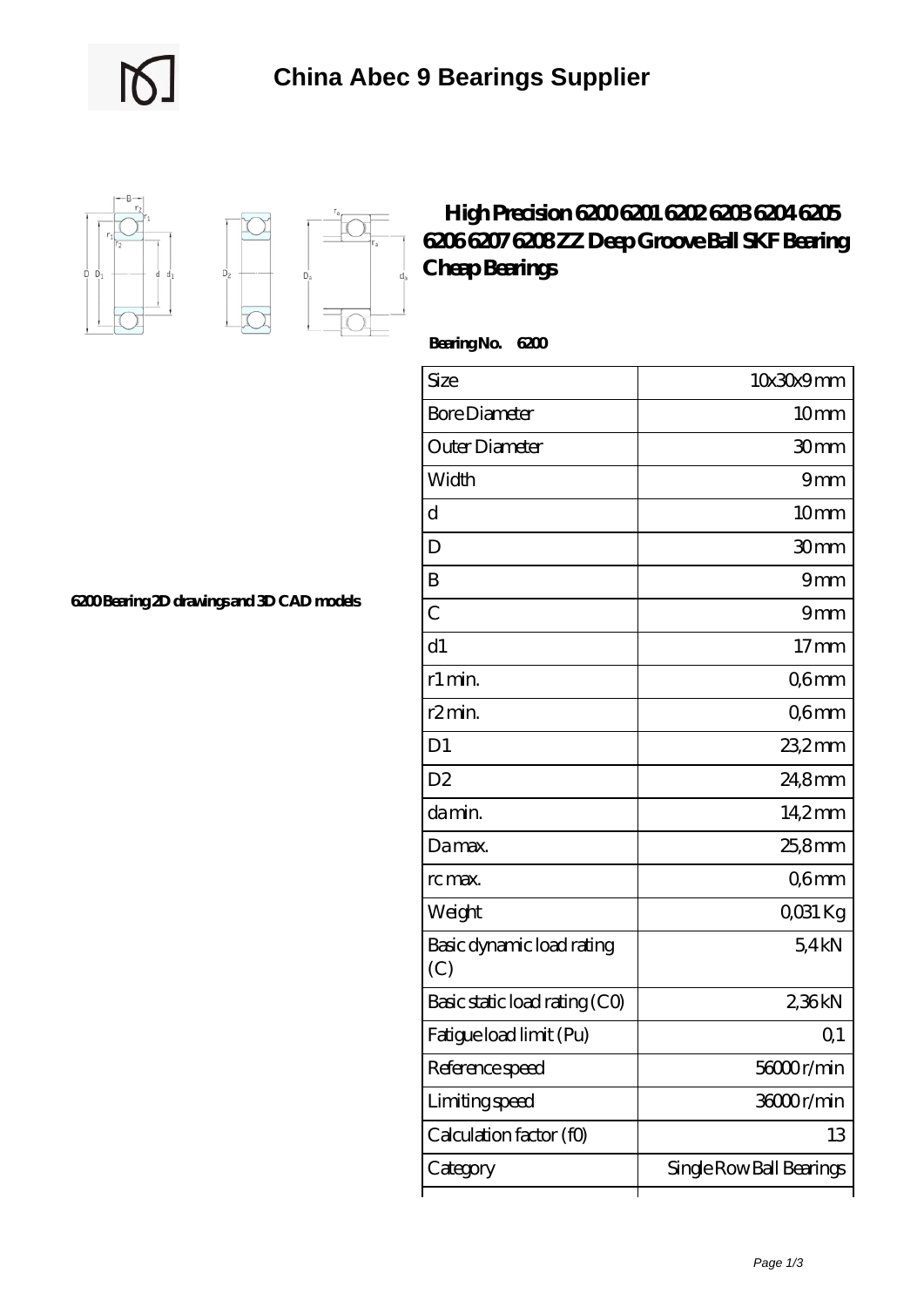$\mathbb{Q}$ 

| Inventory                          | 0 <sup>0</sup>                                                                                                                                                              |
|------------------------------------|-----------------------------------------------------------------------------------------------------------------------------------------------------------------------------|
| Manufacturer Name                  | <b>SKF</b>                                                                                                                                                                  |
| Minimum Buy Quantity               | N/A                                                                                                                                                                         |
| Weight / Kilogram                  | 003                                                                                                                                                                         |
| Product Group                      | <b>BOO308</b>                                                                                                                                                               |
| Enclosure                          | Open                                                                                                                                                                        |
| Precision Class                    | ABEC 1   ISO PO                                                                                                                                                             |
| Maximum Capacity / Filling<br>Slot | No                                                                                                                                                                          |
| Rolling Element                    | <b>Ball Bearing</b>                                                                                                                                                         |
| Snap Ring                          | No                                                                                                                                                                          |
| <b>Internal Special Features</b>   | No                                                                                                                                                                          |
| Cage Material                      | Steel                                                                                                                                                                       |
| Internal Clearance                 | CO-Medium                                                                                                                                                                   |
| Inch - Metric                      | Metric                                                                                                                                                                      |
| Long Description                   | 10MM Bore; 30MM<br>Outside Diameter; 9MM<br>Outer Race Diameter;<br>Open; Ball Bearing; ABEC 1<br>ISO PO, No Filling Slot; No<br>Snap Ring, No Internal<br>Special Features |
| Category                           | Single Row Ball Bearing                                                                                                                                                     |
| <b>UNSPSC</b>                      | 31171504                                                                                                                                                                    |
| Harmonized Tariff Code             | 8482105068                                                                                                                                                                  |
| Noun                               | Bearing                                                                                                                                                                     |
| Keyword String                     | Ball                                                                                                                                                                        |
| Manufacturer URL                   | http://www.skf.com                                                                                                                                                          |
| Manufacturer Item Number           | 6200                                                                                                                                                                        |
| Weight / LBS                       | 007                                                                                                                                                                         |
| Outside Diameter                   | 1.181 Inch   30 Millimeter                                                                                                                                                  |
| Outer Race Width                   | 0.354 Inch   9 Millimeter                                                                                                                                                   |
| Bore                               | 0.394 Inch   10 Millimeter                                                                                                                                                  |
| $d_1$                              | $17 \text{mm}$                                                                                                                                                              |